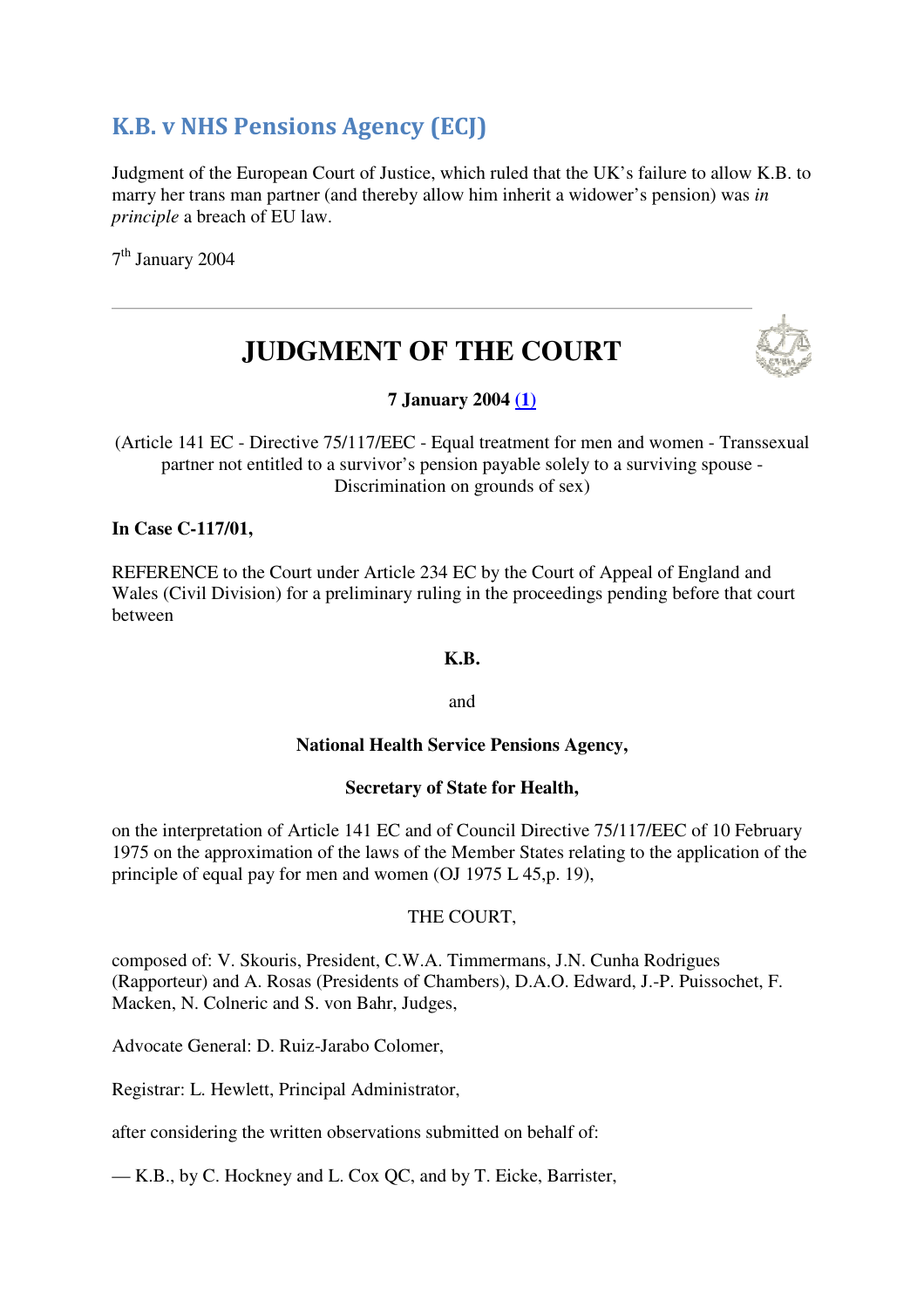— the United Kingdom Government, by J.E. Collins, acting as Agent, and N. Paines QC,

— the Commission of the European Communities, by N. Yerrel, acting as Agent,

having regard to the Report for the Hearing,

after hearing the oral observations of K. B., represented by L. Cox and T. Eicke, of the United Kingdom Government, represented by J.E. Collins and N. Paines QC, and of the Commission, represented by J. Sack and L. Flynn, acting as Agents, at the hearing on 23 April 2002,

after hearing the Opinion of the Advocate General at the sitting on 10 June 2003,

gives the following

# **Judgment**

1. By order of 14 December 2000, received at the Court on 15 March 2001, the Court of Appeal of England and Wales (Civil Division) referred to the Court for a preliminary ruling under Article 234 EC a question on the interpretation of Article 141 EC and of Council Directive 75/117/EEC of 10 February 1975 on the approximation of the laws of the Member States relating to the application of the principle of equal pay for men and women (OJ 1975 L 45, p. 19).

2. That question was raised in proceedings between (i) K.B., a member of the National Health Service (NHS) Pension Scheme, and (ii) the NHS Pensions Agency and the Secretary of State for Health concerning the refusal to award a widower's pension to K.B.'s transsexual partner.

# **Legal background**

# **Community legislation**

3. Article 141 EC provides:

1. Each Member State shall ensure that the principle of equal pay for male and female workers for equal work or work of equal value is applied.

2. For the purpose of this Article, pay means the ordinary basic or minimum wage or salary and any other consideration, whether in cash or in kind, which the worker receives directly or indirectly, in respect of his employment, from his employer.

…

4. Article 1(1) of Directive 75/117 provides:

The principle of equal pay for men and women outlined in Article 119 of the Treaty, hereinafter called principle of equal pay, means, for the same work or for work to which equal value is attributed, the elimination of all discrimination on grounds of sex with regard to all aspects and conditions of remuneration.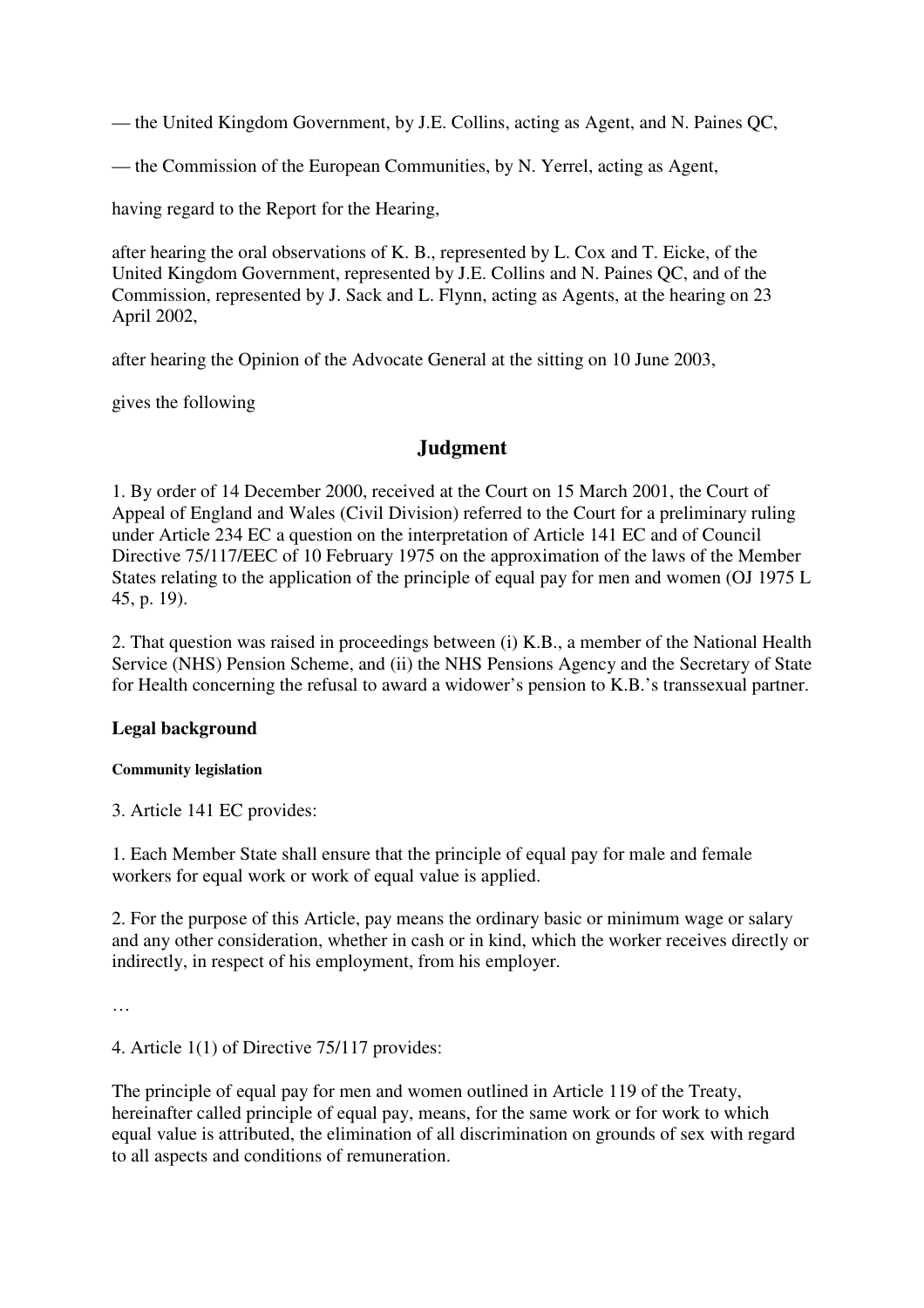5. Article 3 of the Directive provides:

Member States shall abolish all discrimination between men and women arising from laws, regulations or administrative provisions which is contrary to the principle of equal pay.

# **National legislation**

6. It follows from sections 1 and 2 of the Sex Discrimination Act 1975 (the 1975 Act) that it is unlawful to discriminate directly against a person of one sex by treating her or him less favourably than a member of the opposite sex is, or would be, treated. Those sections also forbid indirect sex discrimination, which they define essentially as the application of a uniform condition or requirement which has a disproportionate and unjustified adverse impact on one sex.

7. Following the decision of the Court in Case C-13/94 *P.* v *S.* [1996] ECR I-2143, the United Kingdom of Great Britain and Northern Ireland introduced the Sex Discrimination (Gender Reassignment) Regulations 1999, which amended the 1975 Act so as to bring direct discrimination on the ground of an employee's gender reassignment within the Act.

8. Section 11(c) of the Matrimonial Causes Act 1973 provides that a marriage is void if the parties are not respectively male and female.

9. Section 29(1) and (3) of the Births and Deaths Registration Act 1953 does not allow for any alteration of the register of births except in the case of a clerical error or an error of fact.

10. The NHS Pension Scheme Regulations 1995 provide, at regulation G7(1), that, if a female member dies in certain circumstances, prescribed by the Regulations, and leaves a surviving widower, the widower shall, in principle, be entitled to a survivor's pension. Widower is not defined. However, it is not disputed that under English law the term refers to a person married to the scheme member.

# **The dispute before the national court and the question referred for a preliminary ruling**

11. K.B., the claimant in the main proceedings, is a woman who has worked for approximately 20 years for the NHS, *inter alia* as a nurse, and is a member of the NHS Pension Scheme.

12. K.B. has shared an emotional and domestic relationship for a number of years with R., a person born a woman and registered as such in the Register of Births, who, following surgical gender reassignment, has become a man but has not, however, been able to amend his birth certificate to reflect this change officially. As a result, and contrary to their wishes, K.B. and R. have not been able to marry. K.B. stated in her pleadings and confirmed at the hearing that their union was celebrated in an adapted church ceremony approved by a Bishop of the Church of England and that they exchanged vows of the kind which would be used by any couple entering marriage.

13. The NHS Pensions Agency informed K.B. that, as she and R. were not married, if she were to pre-decease R., R. would not be able to receive a widower's pension, since that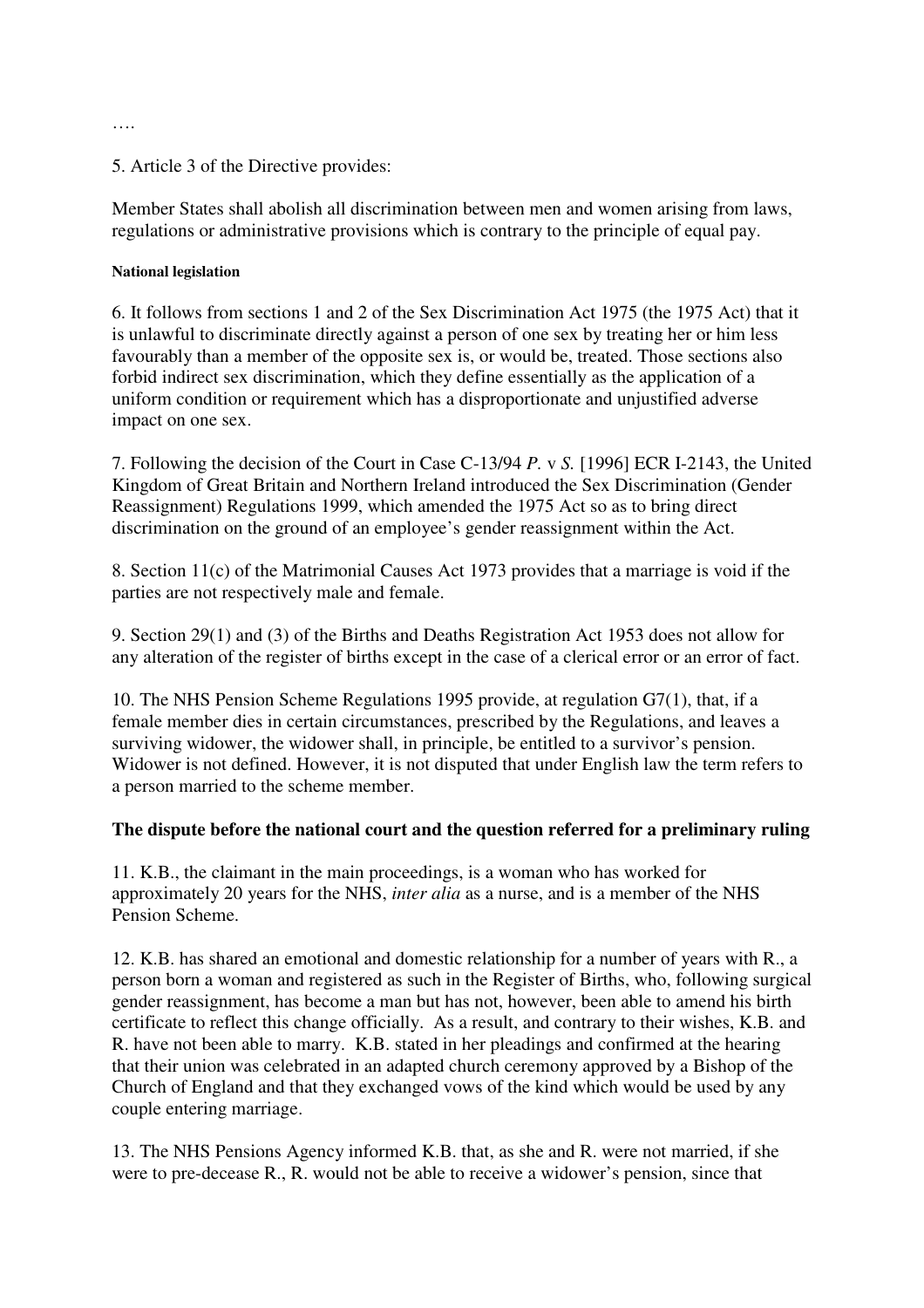pension was payable only to a surviving spouse and that no provision of United Kingdom law recognised a person as a spouse in the absence of a lawful marriage.

14. K.B. brought proceedings in the Employment Tribunal, arguing that the national provisions restricting the pension to widowers and widows of members of the scheme amounted to discrimination based on sex, contrary to the provisions of Article 141 EC and Directive 75/117. For K.B., the Community provisions require that in such a context widower should be interpreted in such a way as to encompass the surviving member of a couple, who would have achieved the status of widower had his sex not resulted from surgical gender reassignment.

15. Both the Employment Tribunal, by decision of 16 March 1998, and the Employment Appeal Tribunal, London (United Kingdom), in its judgment on appeal of 19 August 1999, found that the pension scheme at issue was not discriminatory.

16. K.B. took her case to the Court of Appeal of England and Wales (Civil Division), which decided to stay proceedings and refer the following question to the Court of Justice for a preliminary ruling:

Does the exclusion of the female-to-male transsexual partner of a female member of the National Health Service Pension Scheme, which limits the material dependant's benefit to her widower, constitute sex discrimination in contravention of Article 141 EC and Directive 75/117?

# **The question referred for a preliminary ruling**

# **Observations submitted to the Court**

17. For K.B., the decision denying her the right to nominate R. as the beneficiary of the widower's pension was made solely for a reason related to R.'s gender reassignment. If R. had not undergone gender reassignment and if that did not prevent R. from marrying, R. would be entitled to a survivor's pension as a surviving spouse.

18. K.B. submits that the judgment in *P.* v *S.*, according to which Community law prohibits discrimination arising from the fact that a person has undergone gender reassignment, applies in the present case, given that the referring court regarded K.B. and R. as a heterosexual couple where the only distinguishing feature was that the gender of one partner had been reassigned. Consequently, the unfavourable treatment is based solely on the fact that R. has undergone gender reassignment, which constitutes direct discrimination on grounds of sex contrary to Article 141 EC and Directive 75/117.

19. In the alternative, K.B. submits that the marriage requirement amounts to indirect discrimination against transsexuals since, unlike a heterosexual couple neither of the partners to which is a transsexual, in the case of a heterosexual couple one of whose members has undergone gender reassignment surgery, the marriage requirement can never be met.

20. The United Kingdom Government contends that both male and female workers with partners to whom they are not married are unable to benefit from the survivor's benefits provided for by the NHS Pension Scheme. That is true whatever the reason for the parties not being married. It does not make any difference whether the reason why a particular employee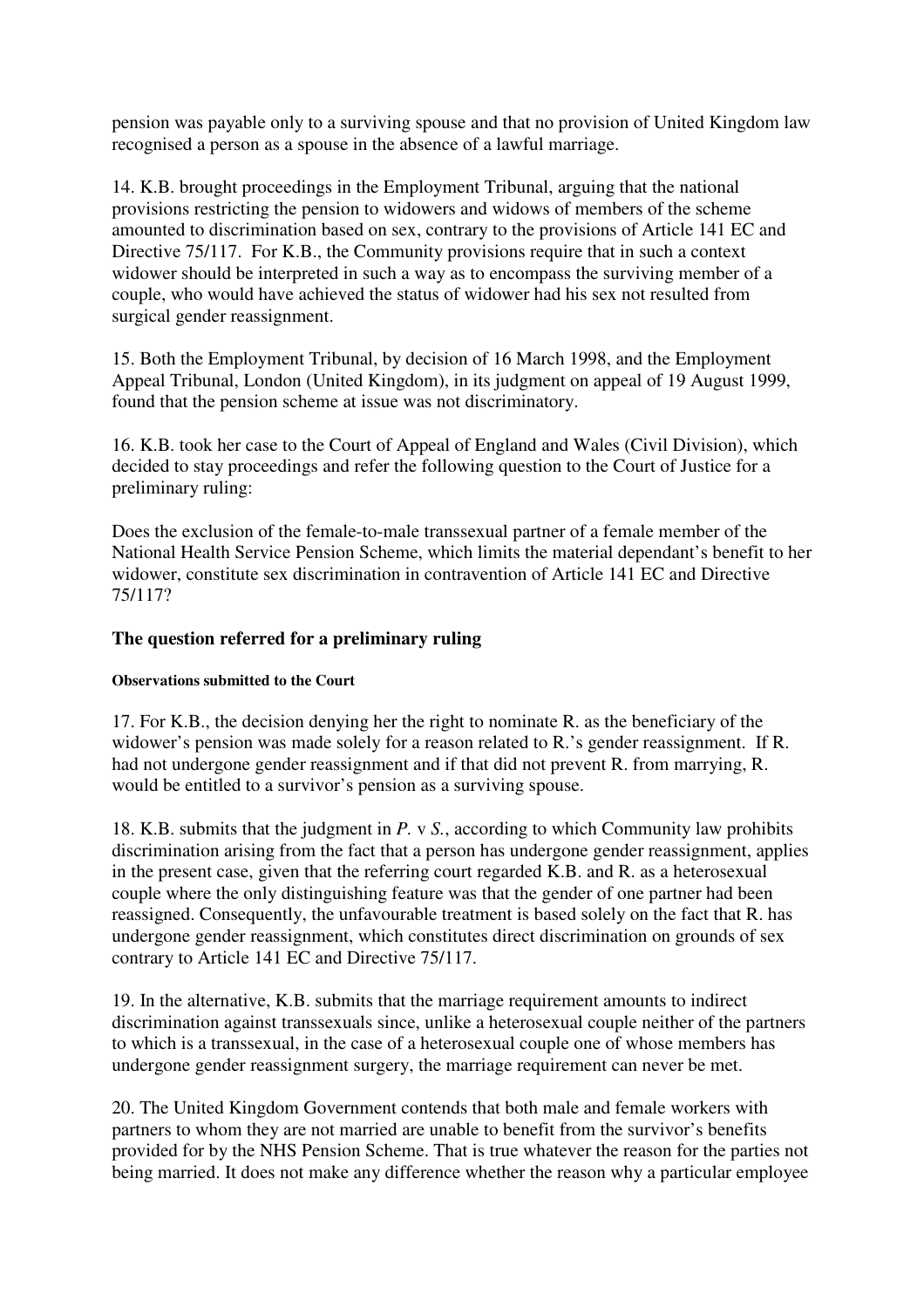cannot satisfy the requirement is because the employee has a homosexual partner, as in Case C-249/96 *Grant* [1998] ECR I-621, or is because he has a transsexual partner, as in the present case, or is some other reason.

21. The United Kingdom Government also submits that the judgment in Joined Cases C-122/99 P and C-125/99 P *D. and Sweden* v *Council* [2001] ECR I-4319 is applicable to the present case, since in that case the contested provision of the Staff Regulations of Officials of the European Communities contained, as in this case, a requirement of marriage and not merely of a stable relationship of a certain character for the purpose of the grant of the household allowance.

22. The Commission submits that the decisive factor in the case of *P.* v *S.* was the fact that the unfavourable treatment suffered by P. was directly caused by, and flowed from, her gender reassignment, since P. would not have been dismissed had it not been for the gender reassignment.

23. However, in the present case, the unfavourable treatment complained of is one step removed from R.'s gender reassignment and arises instead from the fact that it is impossible for the couple to marry. In those circumstances, the Commission submits that *P.* v *S.* is not applicable to the present case.

24. The Commission also contends that K.B. cannot rely on Community law on the basis that the indirect relationship between R.'s gender reassignment and the refusal to pay him a survivor's pension is sufficient to bring that refusal within the definition of sex discrimination. First, the judgment in *Grant* implicitly recognised that the definition of marriage was a matter of family law, which remains within the competence of the Member States. Second, the European Court of Human Rights has held that the barrier to marriage arising from the fact that English law does not allow a transsexual who has undergone gender reassignment to amend his or her birth certificate does not constitute an infringement of Articles 8, 12 or 14 of the European Convention for the Protection of Human Rights and Fundamental Freedoms, signed in Rome on 4 November 1950 (the ECHR).

# **Findings of the Court**

25. Benefits granted under a pension scheme which essentially relates to the employment of the person concerned form part of the pay received by that person and come within the scope of Article 141 EC (see, in particular, Case C-262/88 *Barber* [1990] ECR I-1889, paragraph 28, and Case C-351/00 *Niemi* [2002] ECR I-7007, paragraph 40).

26. The Court has also recognised that a survivor's pension provided for by such a scheme falls within the scope of Article 141 EC. It has stated in that regard that the fact that such a pension, by definition, is not paid to the employee but to the employee's survivor does not affect that interpretation because, such a benefit being an advantage deriving from the survivor's spouse's membership of the scheme, the pension is vested in the survivor by reason of the employment relationship between the employer and the survivor's spouse and is paid to the survivor by reason of the spouse's employment (Case C-109/91 *Ten Oever* [1993] ECR I-4879, paragraphs 12 and 13, and Case C-379/99 *Menauer* [2001] ECR I-7275, paragraph 18).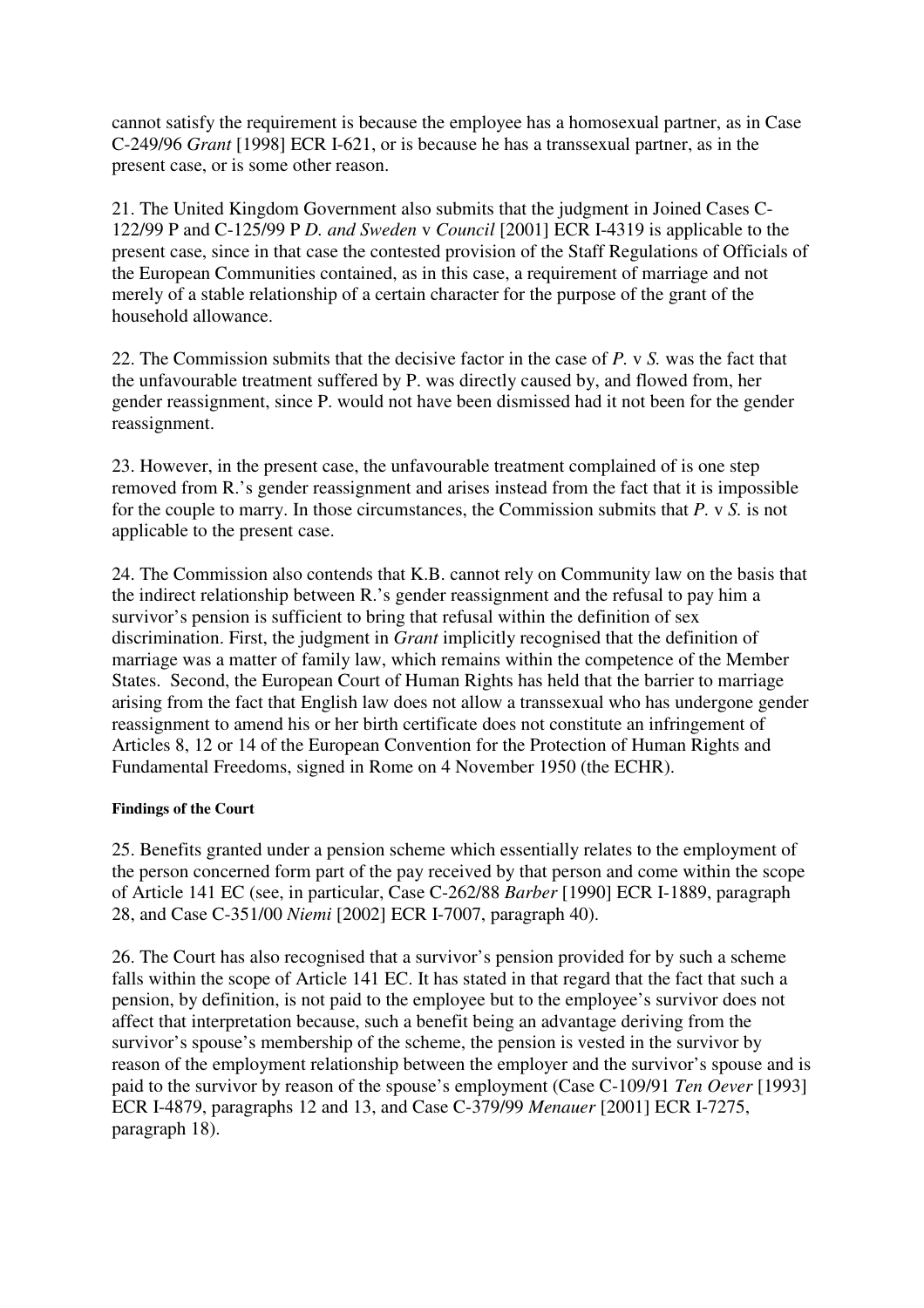27. So a survivor's pension paid under an occupational pension scheme such as the NHS Pension Scheme constitutes pay within the meaning of Article 141 EC and Directive 75/117.

28. The decision to restrict certain benefits to married couples while excluding all persons who live together without being married is either a matter for the legislature to decide or a matter for the national courts as to the interpretation of domestic legal rules, and individuals cannot claim that there is discrimination on grounds of sex, prohibited by Community law (see, as regards the powers of the Community legislature, *D.* v *Council*, paragraphs 37 and 38).

29. In this instance, such a requirement cannot be regarded *per se* as discriminatory on grounds of sex and, accordingly, as contrary to Article 141 EC or Directive 75/117, since for the purposes of awarding the survivor's pension it is irrelevant whether the claimant is a man or a woman.

30. However, in a situation such as that before the national court, there is inequality of treatment which, although it does not directly undermine enjoyment of a right protected by Community law, affects one of the conditions for the grant of that right. As the Advocate General noted in point 74 of his Opinion, the inequality of treatment does not relate to the award of a widower's pension but to a necessary precondition for the grant of such a pension: namely, the capacity to marry.

31. In the United Kingdom, by comparison with a heterosexual couple where neither partner's identity is the result of gender reassignment surgery and the couple are therefore able to marry and, as the case may be, have the benefit of a survivor's pension which forms part of the pay of one of them, a couple such as K.B. and R. are quite unable to satisfy the marriage requirement, as laid down by the NHS Pension Scheme for the purpose of the award of a survivor's pension.

32. The fact that it is impossible for them to marry is due to the fact, first, that the Matrimonial Causes Act 1973 deems a marriage void if the parties are not respectively male and female; second, that a person's sex is deemed to be that appearing on his or her birth certificate; and, third, that the Births and Deaths Registration Act does not allow for any alteration of the register of births, except in the case of clerical error or an error of fact.

33. The European Court of Human Rights has held that the fact that it is impossible for a transsexual to marry a person of the sex to which he or she belonged prior to gender reassignment surgery, which arises because, for the purposes of the registers of civil status, they belong to the same sex (United Kingdom legislation not admitting of legal recognition of transsexuals' new identity), was a breach of their right to marry under Article 12 of the ECHR (see Eur. Court H.R. judgments of 11 July 2002 in *Goodwin* v *United Kingdom* and *I.* v *United Kingdom*, not yet published in the *Reports of Judgments and Decisions*, §§ 97 to 104 and §§ 77 to 84 respectively.

34. Legislation, such as that at issue in the main proceedings, which, in breach of the ECHR, prevents a couple such as K.B. and R. from fulfilling the marriage requirement which must be met for one of them to be able to benefit from part of the pay of the other must be regarded as being, in principle, incompatible with the requirements of Article 141 EC.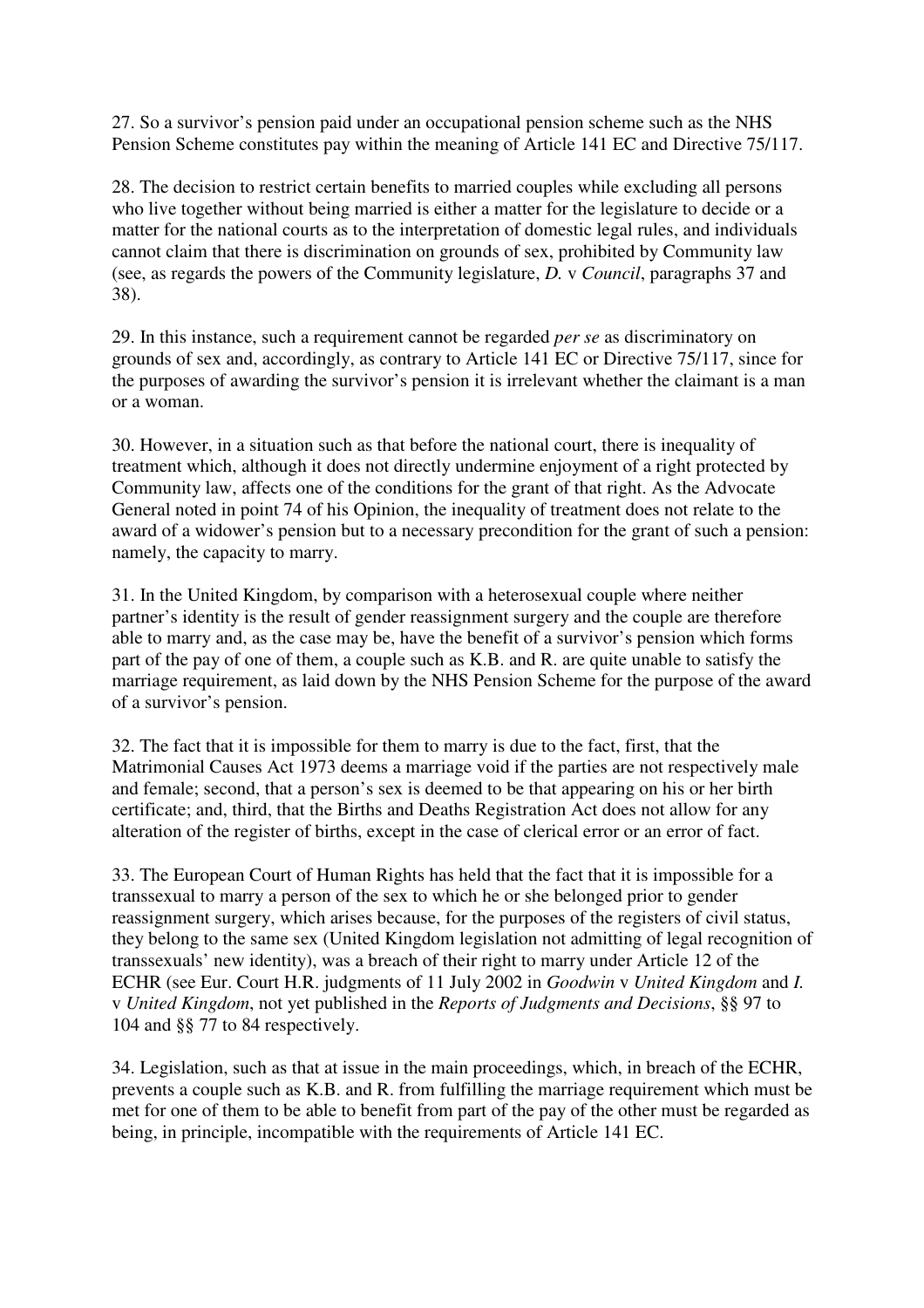35. Since it is for the Member States to determine the conditions under which legal recognition is given to the change of gender of a person in R.'s situation — as the European Court of Human Rights has accepted (*Goodwin* v *United Kingdom*, § 103) — it is for the national court to determine whether in a case such as that in the main proceedings a person in K.B.'s situation can rely on Article 141 EC in order to gain recognition of her right to nominate her partner as the beneficiary of a survivor's pension.

36. It follows from the foregoing that Article 141 EC, in principle, precludes legislation, such as that at issue before the national court, which, in breach of the ECHR, prevents a couple such as K.B. and R. from fulfilling the marriage requirement which must be met for one of them to be able to benefit from part of the pay of the other. It is for the national court to determine whether in a case such as that in the main proceedings a person in K.B.'s situation can rely on Article 141 EC in order to gain recognition of her right to nominate her partner as the beneficiary of a survivor's pension.

# **Costs**

37. The costs incurred by the United Kingdom Government and by the Commission, which have submitted observations to the Court, are not recoverable. Since these proceedings are, for the parties to the main proceedings, a step in the action pending before the national court, the decision on costs is a matter for that court.

On those grounds,

# **THE COURT,**

in answer to the question referred to it by the Court of Appeal of England and Wales (Civil Division) by order of 14 December 2000, hereby rules:

**Article 141 EC, in principle, precludes legislation, such as that at issue before the national court, which, in breach of the European Convention for the Protection of Human Rights and Fundamental Freedoms, signed in Rome on 4 November 1950, prevents a couple such as K.B. and R. from fulfilling the marriage requirement which must be met for one of them to be able to benefit from part of the pay of the other. It is for the national court to determine whether in a case such as that in the main proceedings a person in K.B.'s situation can rely on Article 141 EC in order to gain recognition of her right to nominate her partner as the beneficiary of a survivor's pension.**

| Skouris | <b>Timmermans</b> | Cunha Rodrigues |
|---------|-------------------|-----------------|
| Rosas   | Edward            | Puissochet      |